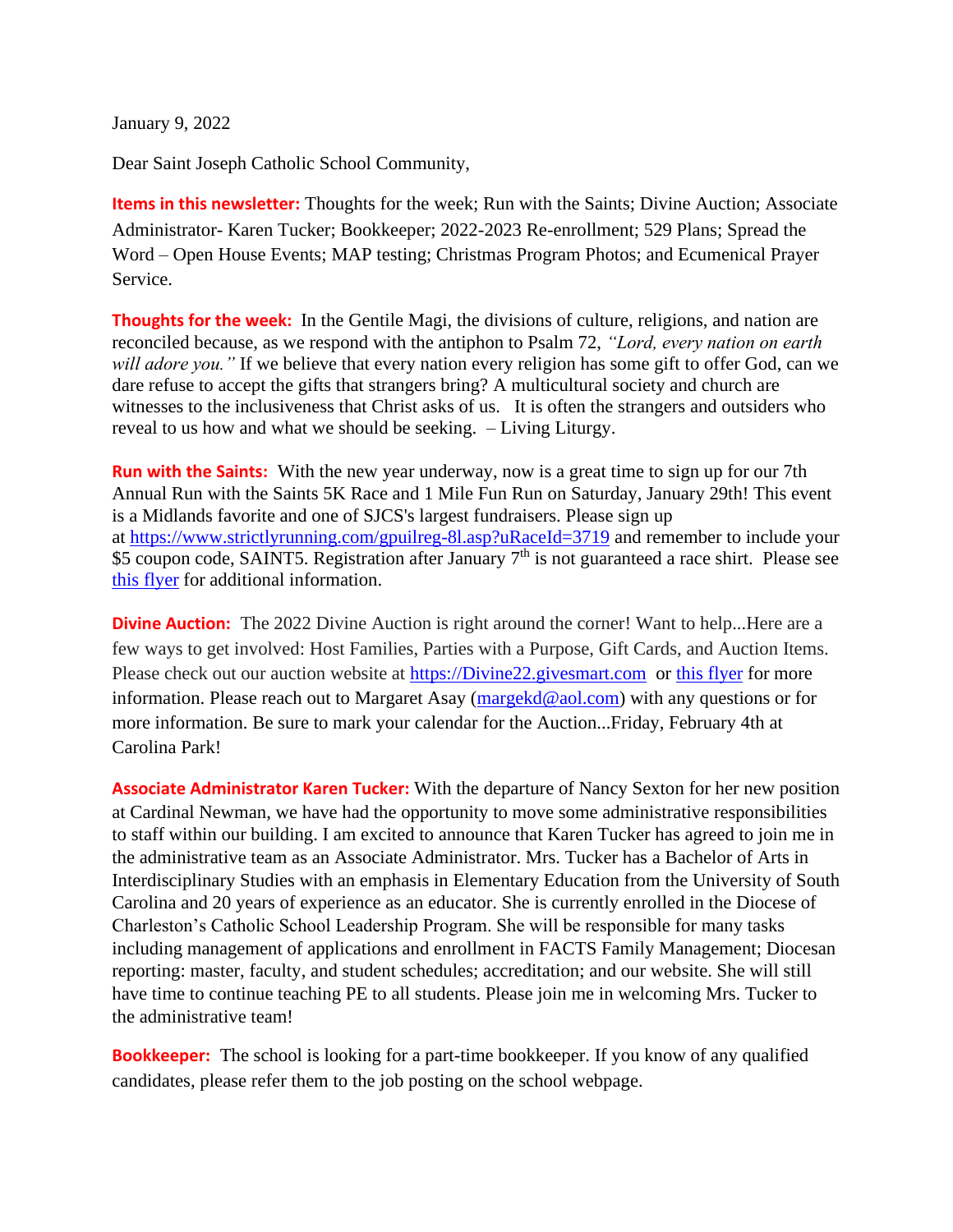**2022-2023 Re-enrollment:** It is hard to believe, but it is time to start thinking about reenrollment for the next school year. The Advisory Council and Parish Finance Council have approved the school budget. You should have received two emails from me on Wednesday, January 5<sup>th</sup>. The 1<sup>st</sup> was a letter from the Advisory Council about the tuition and tuition policy, the second was instructions on how to complete your online re-enrollment through FACTS Family Portal. Please read both emails carefully. We ask that you complete your application as soon as possible, but no later than February 15<sup>th, 2022</sup>. There will be a \$100 late fee assessed for re-enrollment after February 15<sup>th</sup>.

The school opened re-enrollment for current families on Wednesday, January 5<sup>th</sup>. Returning **families will have until February 15th, to reenroll current student(s) and/or submit an application for a sibling. A \$160 re-enrollment fee (per family) is due upon reenrollment.** Upon submission of Online Enrollment, a family has until April 1, 2022, families can withdraw their enrollment at any time with no cancellation penalty. Any application or reenrollment fees paid are non-refundable for any reason regardless of the date of withdrawal. Between April 1, 2022, and June 1, 2022, any family wishing to void their tuition contract will owe a contract cancellation penalty of \$1,000 per student. This amount is due in full by June 1, 2022. After June 1, 2022, if a student is withdrawn for any reason, the remaining tuition, and consumable fees through the end of the academic year must be paid in full.

## **If you have not completed the enrollment process by February 15th, your child will no longer be guaranteed a spot for the 2022-2023 school year. On February 16th, the school will begin accepting applications from new families for the 2022-2023 school year.**

**529 Plans:** A 529 plan is a savings plan that encourages education savings for qualified education expenses: college, vocational, or other post-secondary learning. South Carolina 529 plans can also be used to pay tuition at K-12 private schools up to \$10,000 annually.

Funds can be deposited and then withdrawn for qualified school tuition after 60 days. Start planning now and you could pay March's tuition with your 529 accounts.

Unlike a traditional savings account or bank account, your money grows tax-deferred in a 529 account and qualified distributions are federal tax and state tax-free. **South Carolina has two state plans to choose from: the Future Scholar 529 College Savings Plan and the Future Scholar 529 Advisor Plan.**

You can find more information about both college savings programs

at [www.futurescholar.com](http://www.futurescholar.com/) or by consulting a financial advisor. South Carolina taxpayers can claim a tax deduction on the full amount of their 529 plan contribution. And for many, a 529 plan can be used to transfer wealth. Contributing to a 529 plan lets grandparents or other contributors reduce the size of their taxable estate while helping them fund a grandchild's or family member's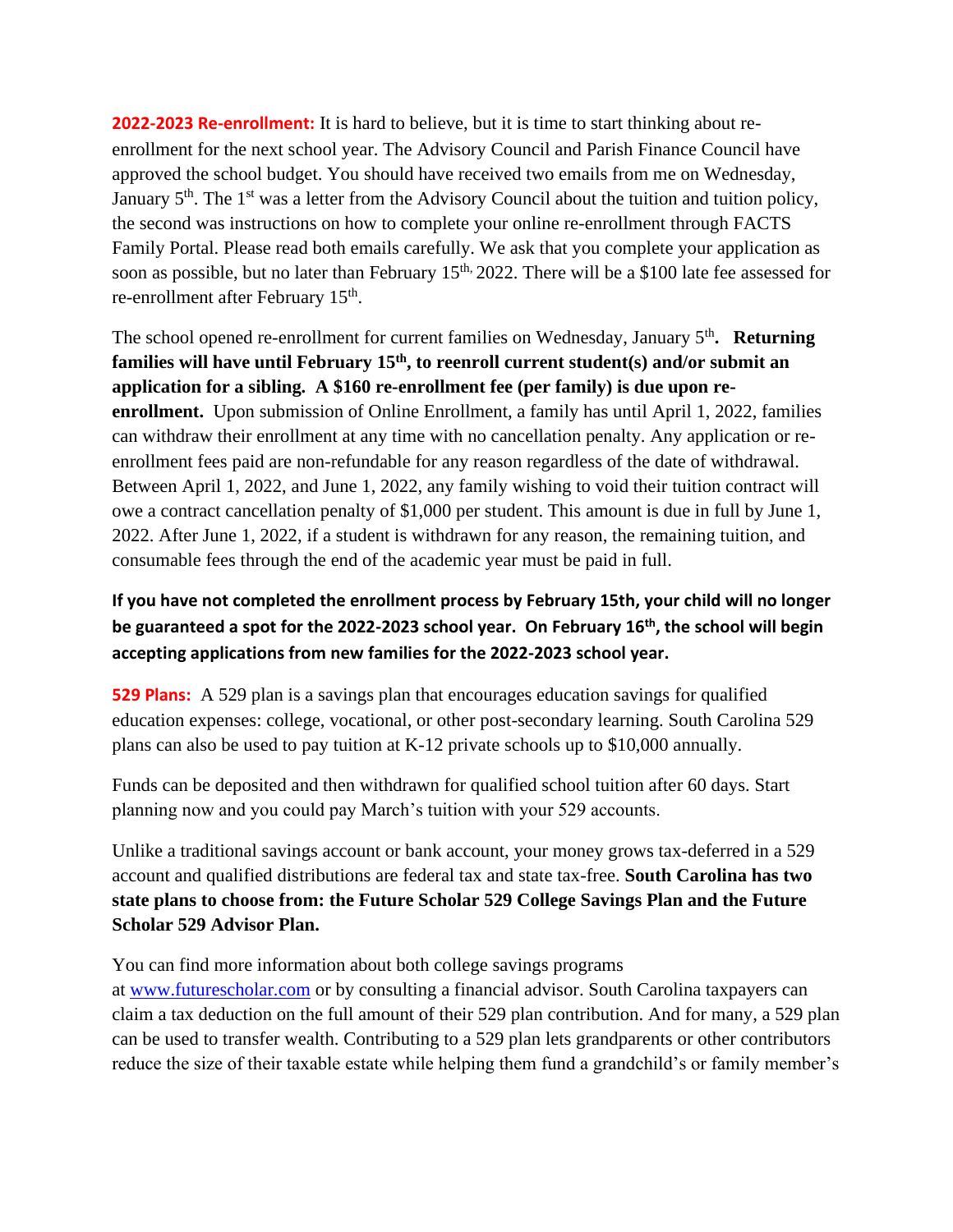education. It's even possible to make five years' worth of contributions in a single year, up to \$75,000 (or \$150,000 for married couples) and still get the gift tax exclusion.

**Spread the Word – Open House Events:** We have several upcoming events that might be of interest to prospective Saint Joseph families. I ask that each of you think about someone you could invite to these events. We know that the best way to advertise our school is for our families to share their great experiences.

## **Future Saints Start Here**

A special informational session for prospective 4K and 5K families.

Thursday, January  $20^{th}$  5:00 – 6:30

## **Group Tours and Meet the Principal**

Come meet our principal, take a group tour of our campus, and get a taste of student life.

Tuesday, January  $25<sup>th</sup>$  — 8:30 am - 12:00 pm

Thursday, January  $27<sup>th</sup>$  — 8:30 am - 12:00 pm

**Individual Tours and Meet the Principal --** Any time by appointment

Please pass along these dates and information to any potential new saints you may know.

**MAP Testing:** 5K, 1<sup>st</sup> and 3<sup>rd</sup> grades will be testing this week. Here are a few things students and parents can do to prepare for MAP testing:

*Please refrain from scheduling any appointments for students during testing.* Students who are late will not be able to take the test with their class and will need to make up the test on Friday.

Make sure your students *get plenty of sleep*. Going to bed a little earlier can help ensure a good night's sleep. Being well-rested will give your children an extra boost of energy for test day.

*Provide a nutritious breakfast***.** Eating protein (eggs, meat, cheese, etc.), rather than a sugary donut, will help students perform better. (Too much food can make them feel sleepy, so do not overdo it!)

Be sure your child gets some *exercise after schoo*l to keep their energy up.